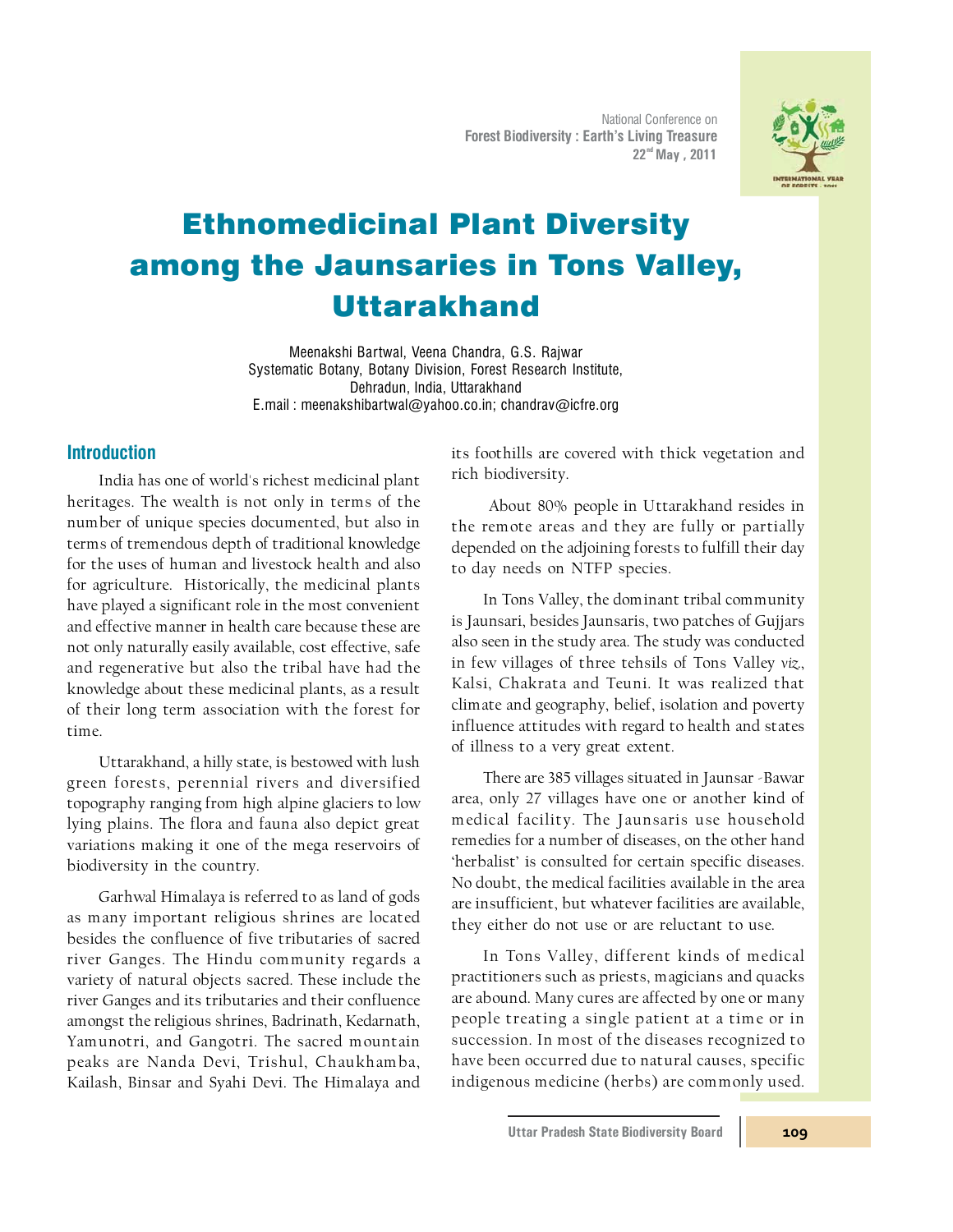

National Conference on **Forest Biodiversity: Earth's Living Treasure 22 , 2011 nd May** 

Some of these are really quite effective. The Jaunsaris have an extensive knowledge of drugs which they have gained through and successful experience. Their faith in local drugs was probably strengthened with recoveries from illness, many times in succession.

The Jaunsaris in general, are not very clear in their ideas about health, disease and treatment. They depend upon the advice of their village elders and experts. Thus, the health care system is an informal and undefined system, with no individual cures from many ailments. Isolation of patient and special arrangements for ill people are alm ost never prescribed. The patients are cured by traditional medicine.

# **Materials and methods**

#### **1. Study area (Tons valley)**

Tons Valley (30 $\degree$ 35'-30 $\degree$  18' N latitude and 77 $\degree$ 49'-78° 37' E longitude) is one of the floristically rich Himalayan valley located in Garhwal Himalaya of Uttarakhand. The valley is bounded on the North and Northwest by Simla District of Himachal Pradesh, on the southwest by Chakrata Forest Division of Dehra Dun District, on the east by Yamuna Valley Uttarkashi District, covering an area of 4500 sq Km. The entire valley is situated in the temperate zone. Owing to topographic and climatic diversity, there is a unique assemblage of tropical, temperate and alpine elements in the flora. Broadly, Cedar, Pine, Oak and mixed type of forests could be seen which along with terraced farms provide a spectacular landscape. The approach to the Har-Ki-Dun pastures takes one through tones valley and the villages of Taluka, Panwali and Osla.

The Tons river makes serpentine loops at this place which enhances the beauty. Moreover, the area is a homeland of some primitive communities dominated by Jaunsaris, which are authentic and intimate repository of wisdom on plant wealth of the area.

#### **Methodology**

The present survey was conducted in villages around the Tons Valley (three tehsils viz., Kalsi, Chakarata and Tuni), based on personal interviews among tribal. The informers included responsible old persons, village medicine men (Jadiyar), housewives and also the middle age people, who were fully aware about their forest wealth. During the survey, information was gathered on the basis of prepared questionnaire viz., local name, mode of preparation, medicinal uses, parts used etc (Fig. 1). Standard methods were followed for the collection of plant m aterials, mounting, preparation and preservation of plant species.



#### **Results**

The results of the investigation are presented in Table. 1 based on the plants and parts used for the treatment of various ailments. The present study comprises 55 plant species of ethno-botanical uses belonging to 36 families, 52 genera and 55 species.

#### **Discussion and Conclusion**

Uses of plants can change over a short time without initially affecting knowledge but generating long-run changes in knowledge. Researchers could use the gap between knowledge of plant uses and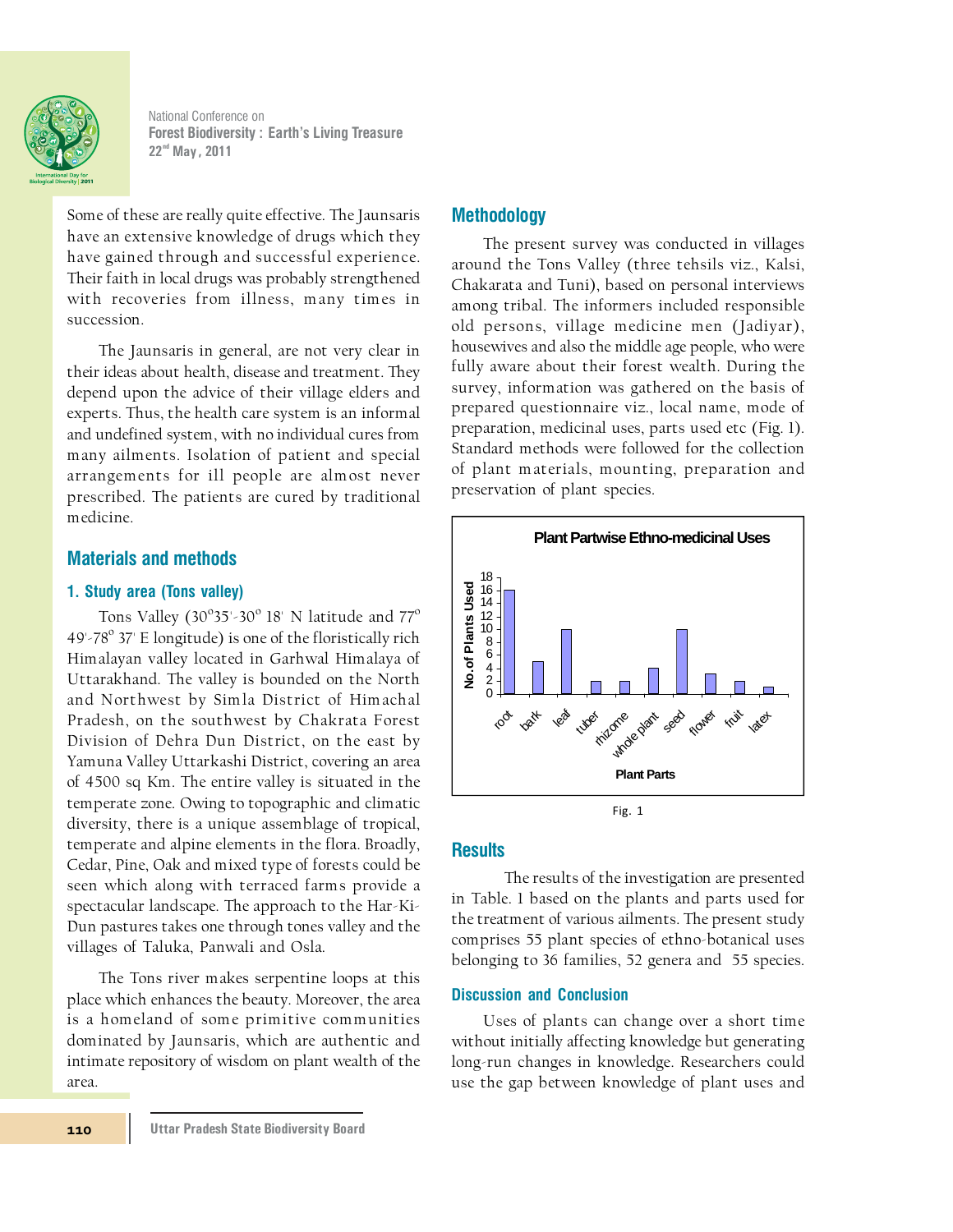National Conference on **Forest Biodiversity : Earth's Living Treasure 22 May , 2011 nd**

| SI.No.         | <b>Botanical Name</b>                    | Family                      | <b>Common Name</b> | Part used         | <b>Uses</b>                              |
|----------------|------------------------------------------|-----------------------------|--------------------|-------------------|------------------------------------------|
| 1              | Achyranthes bidentata Bl.                | Amaranthaceae               | Hwang              | Root              | Toothache, Snake bite                    |
| $\sqrt{2}$     | Acorus calamus Linn.                     | Araceae                     | Bach               | Root              | Stomach worms                            |
| 3              | Adhatoda zeylanica Med.                  | Acanthaceae                 | Banshoi            | Leaves,<br>Flower | Bronchitis and asthma                    |
| $\overline{4}$ | Ainslaea aptera DC.                      | Asteraceae,                 | Dande ka kadu      | Leaves,           | Gastric                                  |
| 5              | Artemisia roxburghiana<br>Wall, ex Bess. | Asteraceae                  | Chamur             | Root              | Piles                                    |
| 6              | Asparagus curillus<br>Buch. - Ham.       | Asperagaceae                | Sharanoi           | Tuber             | Acne                                     |
| 7              | Ageratum conyzoides Linn.                | Asteraceae                  | Leaf               | leaf              | Healing in cuts                          |
| 8              | Berberis ssp.                            | <b>Berberidaceae</b>        | Kashmoi            | Root              | Eye tonic                                |
| 9              | Bergenia ciliata<br>(Haw.) Sternb.       | Saxifragaceae               | Pattarchoor        | Tuber             | <b>Urinary troubles</b>                  |
| 10             | Bistorta anplexxicaulis<br>(D.Don) Green | Polygonaceae                | Ninai              | Root              | Ear ache, acne                           |
| 11             | Boehmeria plattyphylla<br>D.Don          | Urticaceae                  | Chauna             | Whole Plant       | Wounds healing                           |
| 12             | Boerhaavia diffusa Linn.                 | Nyctaginaceae               | Phurnoi            | root              | Swelling                                 |
| 13             | Bombax ceiba Linn.                       | Malvaceae                   | Semal              | <b>Bark</b>       |                                          |
| 14             | Calotropis procera<br>(Ait.) R.Br.       | Apocynaceae                 | Aank               | Whole plant       | <b>Boils</b>                             |
| 15             | Cedrus deodara<br>(Roxb.exD.Don) G.Don   | Pinaceae                    | Deodar             | Wood(oil)         | Itching (animals)                        |
| 16             | Centella asiatica (Linn.)<br>Urban       | Mackinlayaceae/<br>Apiaceae | <b>Brahmi</b>      | Leaves            | Headache                                 |
| 17             | Cinnamomum tamala<br>Nees & Eberm.       | Lauraceae                   | Tej Patta          | Leaves            | Cold                                     |
| 18             | Curcuma domestica Valeton                | Zingiberaceae               | Kachchi haldi      | Rhizome           | Stomach ache, Internal<br>wounds         |
| 19             | Curcuma zeboaria Rosc.                   | Zingiberaceae               | Kachoor            | Rhizome           | Stomach ache (Infant)                    |
| 20             | Cynodon dactylon Pers.                   | Poaceae                     | Doob               | Whole plant       | Dysentery                                |
| 21             | Dicliptera bupleuroides Nees             | Acanthaceae                 | Saundi             | Whole plant       | Pneumonia                                |
| 22             | Emblica officinalis Gaertn.              | Euphorbiacea                | Amla               | Fruit             | Hair tonic                               |
| 23             | Ficus religiosa Linn.                    | Moraceae                    | Peeple             | Bark              | Burn                                     |
| 24             | Juglans regia Linn.                      | Juglandaceae                | Akhor, Akhrot      | Stem, Leaves      | Tender stem parts used<br>as tooth brush |

**Table.1:** List of few medicinal plants used for the treatment by the tribes.

**Uttar Pradesh State Biodiversity Board**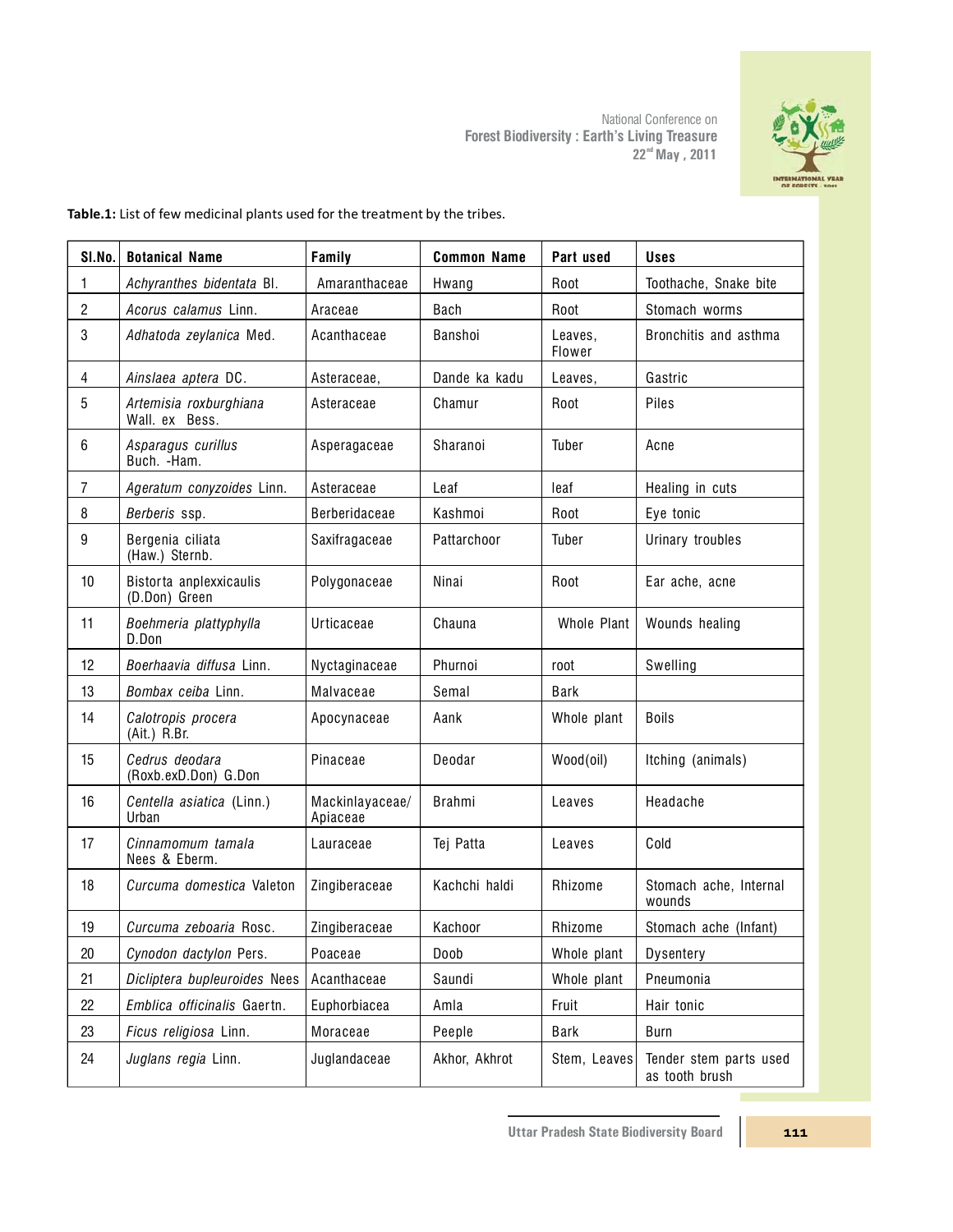

National Conference on **Forest Biodiversity: Earth's Living Treasure 22 , 2011 nd May** 

| 25 | Mallotus philippensis<br>Muell.-Arg.       | Euphorbeaceae  | Kamil, Kamlu               |                              | Seeds, Leaves Itching,, stomachache    |
|----|--------------------------------------------|----------------|----------------------------|------------------------------|----------------------------------------|
| 26 | Mentha arvensis Linn.                      | Lamiaceae      | Pudeena                    | Leaf                         | Dysentery                              |
| 27 | Murraya koenigii (Linn.)<br>Spreng.        | Rutaceae       | Gandheli                   | Leaf                         | Stomach worm                           |
| 28 | Ocimum sanctum Linn.                       | Lamiaceae      | Tulsi                      | Whole plant                  | Fever, Cough & cold                    |
| 29 | Oxalis corniculata Linn.                   | Oxalidaceae    | Salmudi,<br>Khatti-mithi   | Leaves                       | Stomach ache, fever,<br>vomiting       |
| 30 | Papaver somniferum Linn.                   | Papaveraceae   | Post                       | Latex                        | for body ache                          |
| 31 | Prinsepia utilis, Royle                    | Rosaceae       | Bhekkoi,                   | Root                         | <b>Boils</b>                           |
| 32 | Prunus armeniaca Linn.                     | Rosaceae       | Chula                      | Seeds                        | Headache                               |
| 33 | Prunus persica Batsch                      | Rosaceae       | Aadu ki gutli              | Seed coat                    | Acne                                   |
| 34 | Punica granatum Linn.                      | Lythraceae     | Damoi, Anar                | Fruit                        | Gastric                                |
| 35 | Quercus leucotrichophora A.                | Camus          | Cupuliferae                | Baanj                        | Bark<br>bite<br>Scorpion               |
| 36 | Rheum australe D. Don                      | Polygonaceae   | Archa                      | Root                         | Headache                               |
| 37 | Rhododendron arboretum Sm.                 | Ericaceae      | <b>Burans</b>              | Flower                       | Dysentery (with blood)                 |
| 38 | <i>Ricinus communis</i> Linn.              | Euphorbiaceae  | Indaru,<br>Khanash         | Leaves.<br>seed oil,<br>root | Pain, swellings and body<br>aches      |
| 39 | <b>Rubus niveus Thunb.</b>                 | Rosaceae       | Kali achoi/<br>kali heesar | Root                         | Wounds                                 |
| 40 | Rumex hastatus D.Don                       | Polygonaceae   | Almoda/<br>halmoda         | Root                         | Burn                                   |
| 41 | Sapindus mukorossi Gaertn.                 | Sapindaceae    | Reethachilka               | Seed                         | Hair tonic                             |
| 42 | Sarocococca saligna<br>Muell.-Arg.         | Euphorbiaceae  | Tiliari                    | Root                         | Piles                                  |
| 43 | Siegesbeckia orientalis Linn.              | Asteraceae     | Kachoori                   | Root                         | Snake bite                             |
| 44 | Solanum nigrum Linn.                       | Solanaceae     | Khalarkoi, Bhomolan        |                              | Leaves Fever,<br>Skin disease, Acne    |
| 45 | Taraxacum officinale<br>Weber ex Wiggers   | Asteraceae     | Dudhla                     | Root                         | Rabies                                 |
| 46 | Taxus baccata Linn.                        | Taxaceae       | Thuner                     | Bark, Seeds                  | Asthma, Cancer, boil                   |
| 47 | Terminalia bellirica Roxb.                 | Combretaceae   | <b>Baheda</b>              | Seed                         | Rheumatic swelling                     |
| 48 | Terminalia chebula<br>Retz'C.B. Clarke in. | Combretaceae   | Harad                      | Seed                         | Cold, cough                            |
| 49 | Thalictrum foliolosum DC.                  | Ranunculaceae  | Sapau                      | Root                         | Snake bite                             |
| 50 | Thymus linearis Benth.                     | Lamiaceae      | Jangli jwan                | Seeds                        | Arthritis                              |
| 51 | Toona ciliata M.Roem.                      | Meliaceae      | Tun                        | Bark                         | <b>Baldness</b>                        |
| 52 | Urtica ardens Link                         | Urticaceae     | Kushka                     | Root                         | Skin diseases                          |
| 53 | Viola pilosa Bl.                           | Violaceae      | Vanafsa                    | Flower                       | Fever, cold                            |
| 54 | Wolfenia amherstiana<br>Benth.             | Plantaginaceae | Dande ka kadu              | Root                         | Stomachache                            |
| 55 | Zanthoxylum armatum, DC.                   | Rutaceae       | Timru, Timbur              | Stem, seeds                  | Toothache, Stem used as<br>tooth brush |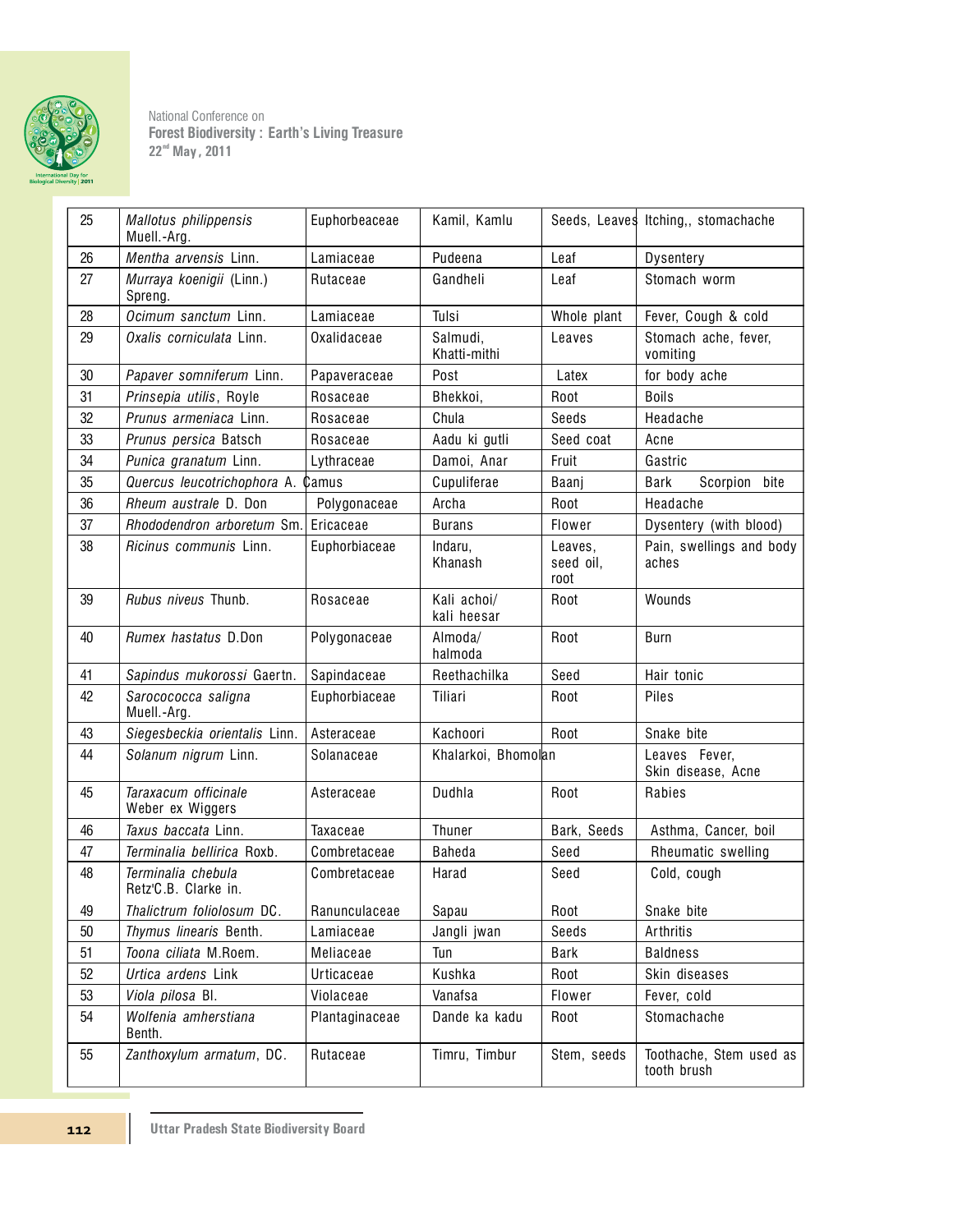

*Punica granatum* Linn. *Berginia ciliata* (Haw.) Sternb. *Acorus calamus* Linn.



National Conference on

 $22<sup>nd</sup>$  May, 2011

**Forest Biodiversity : Earth's Living Treasure**





*Emblica officinalis* Gaertn. *Zanthoxylum armatum Roxb. Adhatoda zeylanica Med.*







*Oxalis corniculata Linn. Murraya koenigii Linn.*

actual uses of plants to study erosion of indigenous knowledge of plant uses. The knowledge of traditional medicines is intact in the region and they use this knowledge mostly for their daily requirement due to lack of modern facilities.

The noteworthy findings stand out from this work, data suggests that people in the more isolated village know and consume more plants than people in the more accessible village. Why would individual knowledge of plant uses correlate positively with